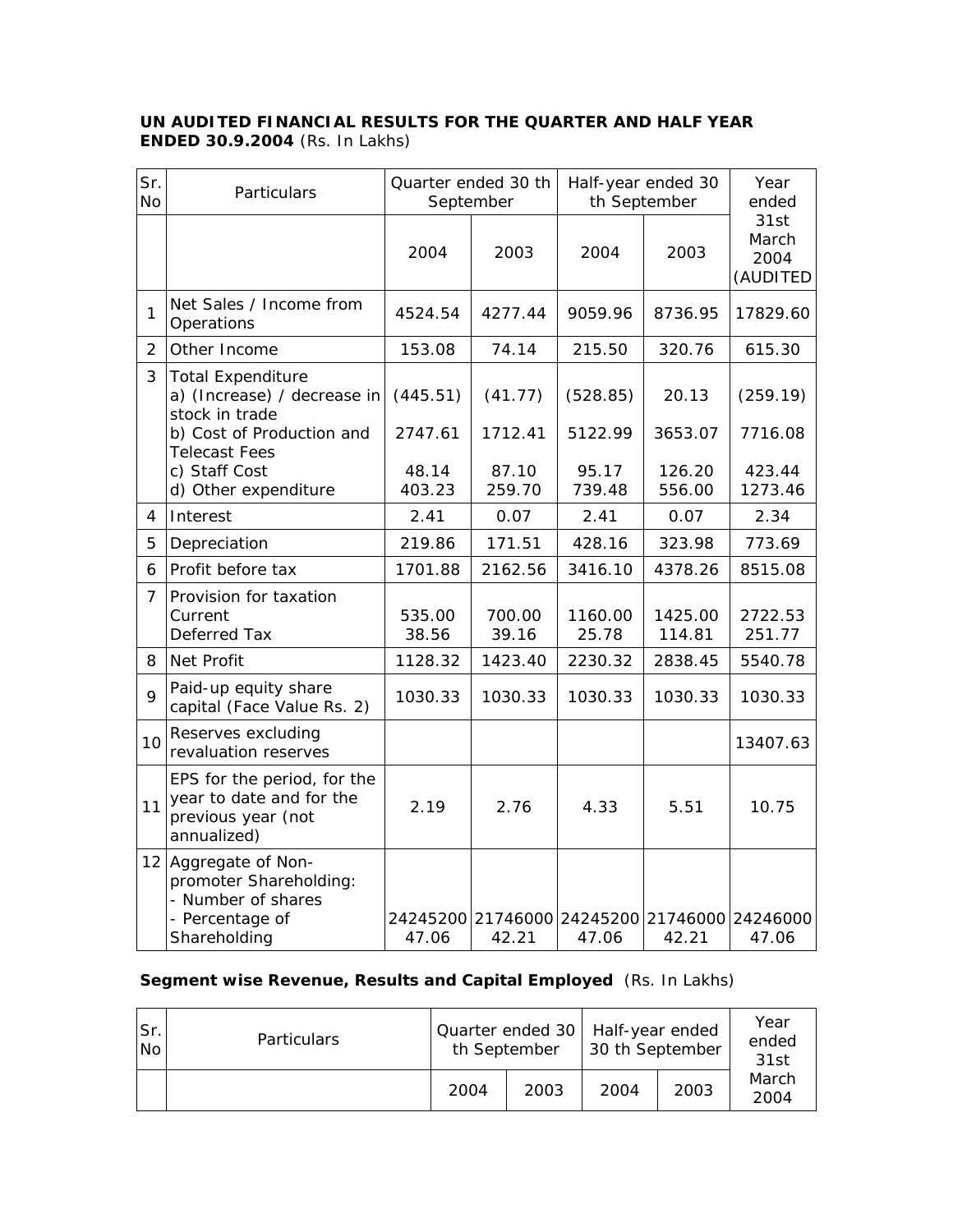|                |                                                                                                                                                                                                                                                                          |                                                                                |                                                                               |                                                                     |                                                                                        | (AUDITED                                                                                                    |
|----------------|--------------------------------------------------------------------------------------------------------------------------------------------------------------------------------------------------------------------------------------------------------------------------|--------------------------------------------------------------------------------|-------------------------------------------------------------------------------|---------------------------------------------------------------------|----------------------------------------------------------------------------------------|-------------------------------------------------------------------------------------------------------------|
| 1              | Segment Revenue<br>a) Commissioned Programs<br>b) Sponsored Programs<br>Total<br>Less: Inter segment revenue<br>Total Net Sales / Income from<br>Operations                                                                                                              | 699.16<br>4524.54<br>4524.54                                                   | 996.44<br>4277.44<br>4277.44                                                  | 9059.96                                                             | 8736.95                                                                                | 3825.38 3281.00 7631.20 6930.00 14530.03<br>1428.76 1806.95 3299.57<br>17829.60<br>9059.96 8736.95 17829.60 |
| $\overline{2}$ | <b>Segment Results</b><br>Profit before tax and interest<br>from each segment<br>a) Commissioned Programs<br>b) Sponsored Programs<br>Total<br>Add: (i) Other Income<br>Total<br>Less: (i) Interest<br>(ii) Other un allocable<br>expenditure<br>Total Profit before tax | 1835.59<br>187.75<br>2023.34<br>153.08<br>2176.42<br>2.41<br>472.13<br>1701.88 | 1931.89<br>518.93<br>2450.82<br>74.14<br>2524.96<br>0.07<br>362.33<br>2162.56 | 387.66<br>4077.15<br>215.50<br>4292.65<br>2.41<br>874.14<br>3416.10 | 3689.49 3948.74<br>820.83<br>4769.57<br>320.76<br>5090.33<br>0.07<br>712.00<br>4378.26 | 8374.37<br>1331.09<br>9705.46<br>550.65<br>10256.11<br>2.34<br>1738.69<br>8515.08                           |
| 3              | Capital Employed<br>(Segment assets - Segment<br>Liabilities)<br>a) Commissioned Programs<br>b) Sponsored Programs<br>c) Others<br>Total                                                                                                                                 | 4531.79<br>885.86<br>447.37<br>5865.02                                         | 3656.31<br>976.35<br>4632.66                                                  | 885.86<br>447.37                                                    | 4531.79 3656.31<br>976.35<br>5865.02 4632.66                                           | 4044.92<br>1040.95<br>61.20<br>5147.07                                                                      |

Notes :

1. The above results were taken on record by the Board of Directors at their meeting held on 16th October, 2004.

2. The above results have been reviewed by the statutory auditors of the Company.

3. At the extra ordinary general meeting held on September 17, 2004 the shareholders have granted their approval to issue 17.263 mn shares and share warrants convertible into equity shares at Rs. 90 per share aggregating Rs. 1.55 billion to Asian Broadcasting FZ- LLC (ABF), an affiliate of Star group. This allotment would give an equity stake of 25.1% to ABF in the Company. The Company is in the process of obtaining regulatory approvals for completing the transaction.

4. The Board decided to convene another meeting, upon there being reasonable certainty in relation to the regulatory approvals for the aforesaid proposed investment, to consider and if deemed fit, to declare an interim dividend of Rs 16 per equity share. For the avoidance of doubt, it is clarified that the Board did not declare dividends, interim or otherwise, at its meeting today.

5. The segment "Others" includes feature films.